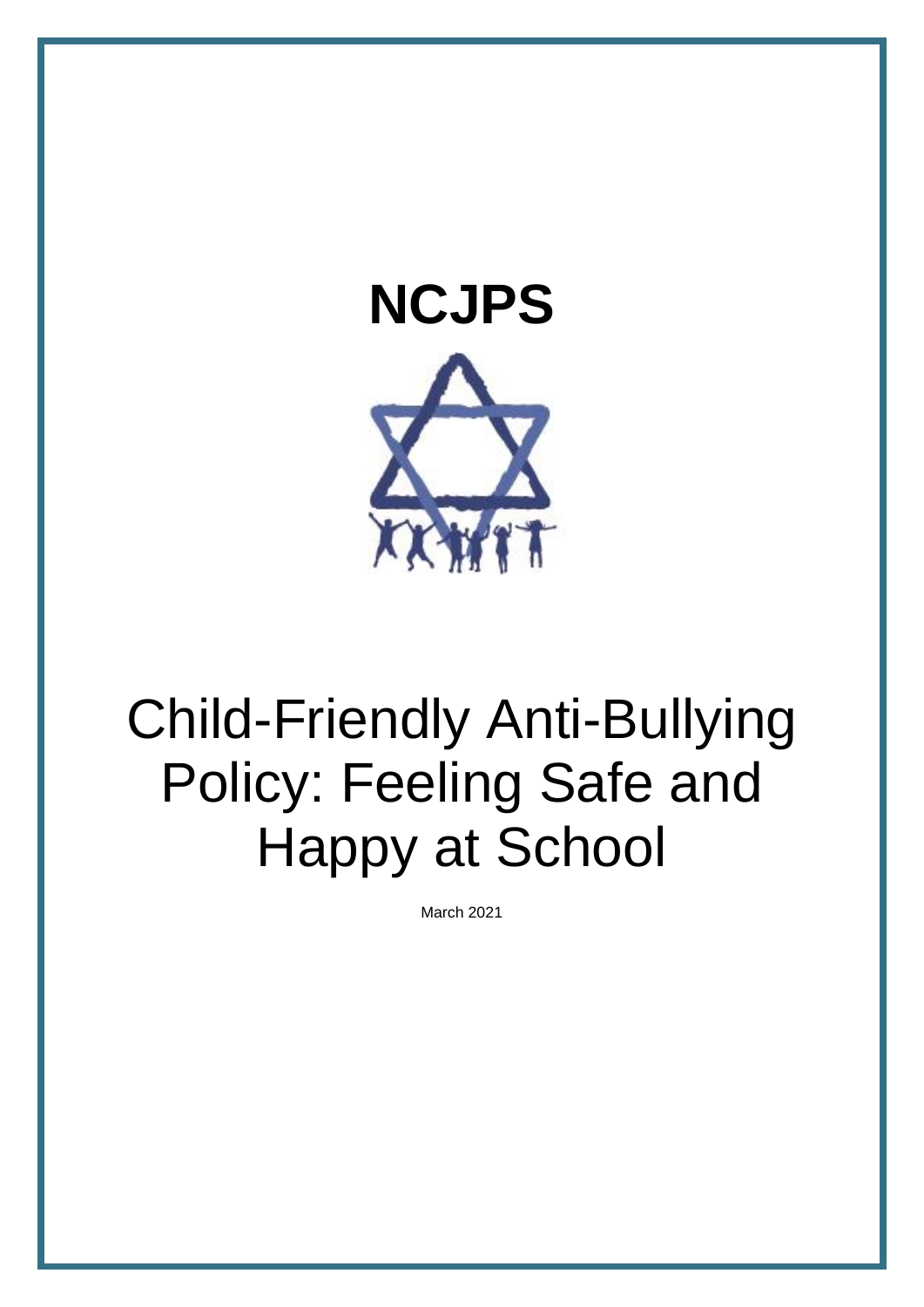## **Contents**

[Feeling safe and happy at school](#page-2-0)

- 1. [What is bullying?](#page-2-1)
- 2. [Types of bullying](#page-3-0)
- 3. [What should I do if I am being bullied?](#page-4-0)
- 4. [What should I do if I see someone else being bullied?](#page-4-1)
- 5. [Who can I talk to?](#page-5-0)
- 6. [How can I help stop bullying from happening?](#page-5-1)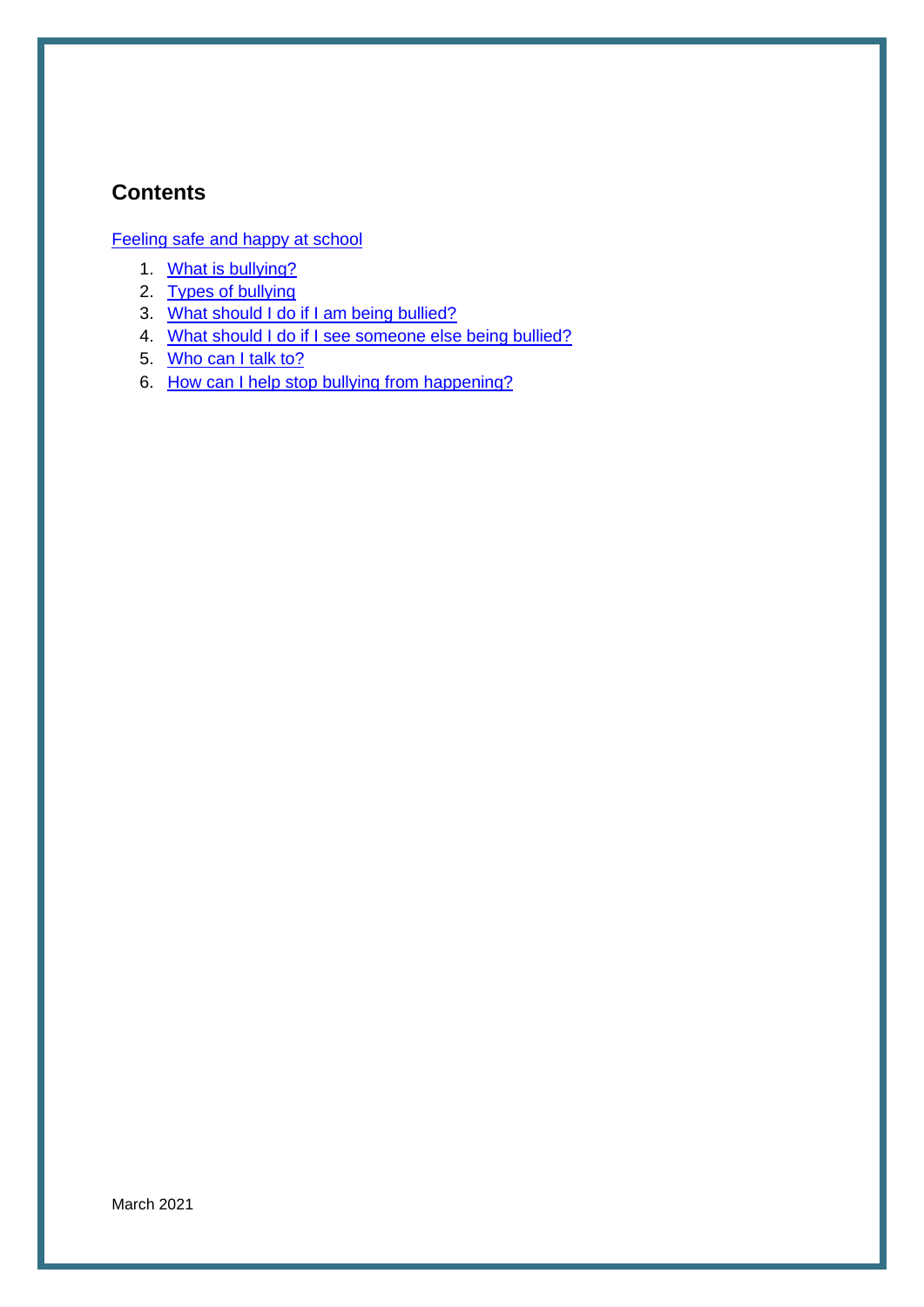# <span id="page-2-0"></span>**Feeling safe and happy at school**

At NCJPS we want to make sure that you feel looked after, safe and happy when you are in and out of school.

Our school is a place where people have the right to be themselves, to be included and to learn in a safe and happy environment. Everybody at our school is equal and treats each other with respect and kindness.

Sometimes **we don't know** if something bad is happening, so you **need** to tell us.

This policy looks at bullying, and what you can do when you feel you are being bullied, or when you notice someone else being bullied.

We can help you by:

- Helping you to know what bullying is.
- Teaching you what to do if you feel like you are being bullied, or if someone else is being bullied.
- Telling you names of grown-ups that you can speak to.



Signed by:

<span id="page-2-1"></span> $M.woov$ 

Headteacher Date: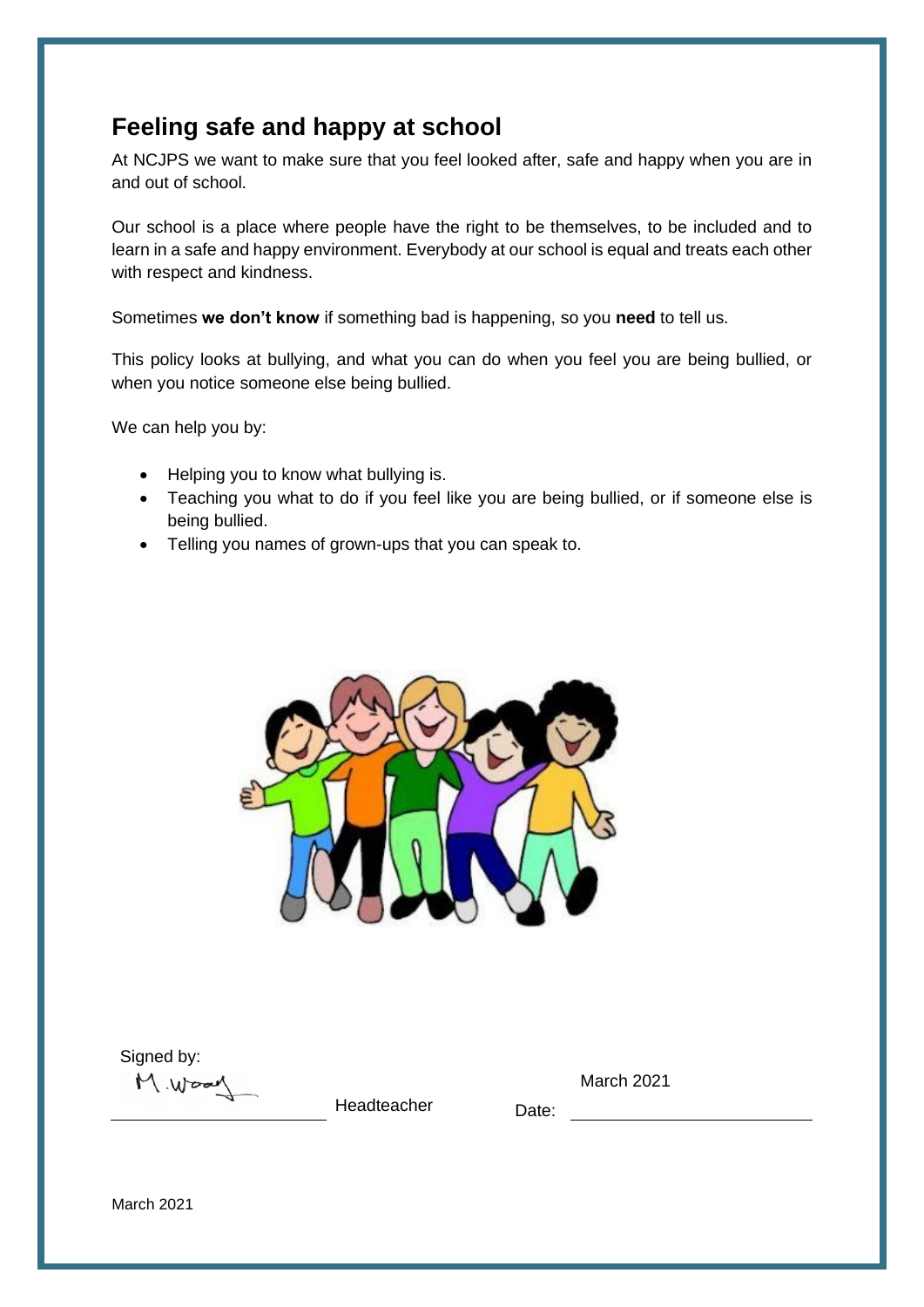

# **What is bullying?**

A bully is someone who **hurts** another person, usually **more than once**, by using behaviour which is meant to **scare**, **hurt** or **upset** that person.

At our school, we use the word **'STOP'** to identify bullying:



It is important to remember that **single problems** and **falling out with friends** are **not bullying**.

Bullying is behaviour which is **repeated** on purpose and is meant to **upset**  someone.

Bullying of any kind is unacceptable and will not be tolerated at our school.



# <span id="page-3-0"></span>**Types of bullying**

Bullying can be different things, and isn't just hitting or kicking another person.

**Emotional bullying** is hurting **someone's** someone's feelings, leaving them out or bossing  $\frac{f_{\text{total}}}{f_{\text{total}}}$  them about.

**Physical bullying** is punching,  $\left\{\begin{matrix} \sqrt{1-x^2} & \sqrt{1-x^2} \\ \sqrt{1-x^2} & \sqrt{1-x^2} \end{matrix}\right\}$  kicking, spitting, hitting or pushing someone.



**Verbal bullying** is teasing someone, calling them names or using hand signs. People can also use verbal bullying to be **racist** or **homophobic**.

**Racist** means bullying someone because of their skin colour, race or what they believe in.

**Homophobic** means bullying someone because of their gender or sexuality; calling someone gay or lesbian would be homophobic.

**Sexist** means bullying someone because of their sex (whether they are a boy or a girl).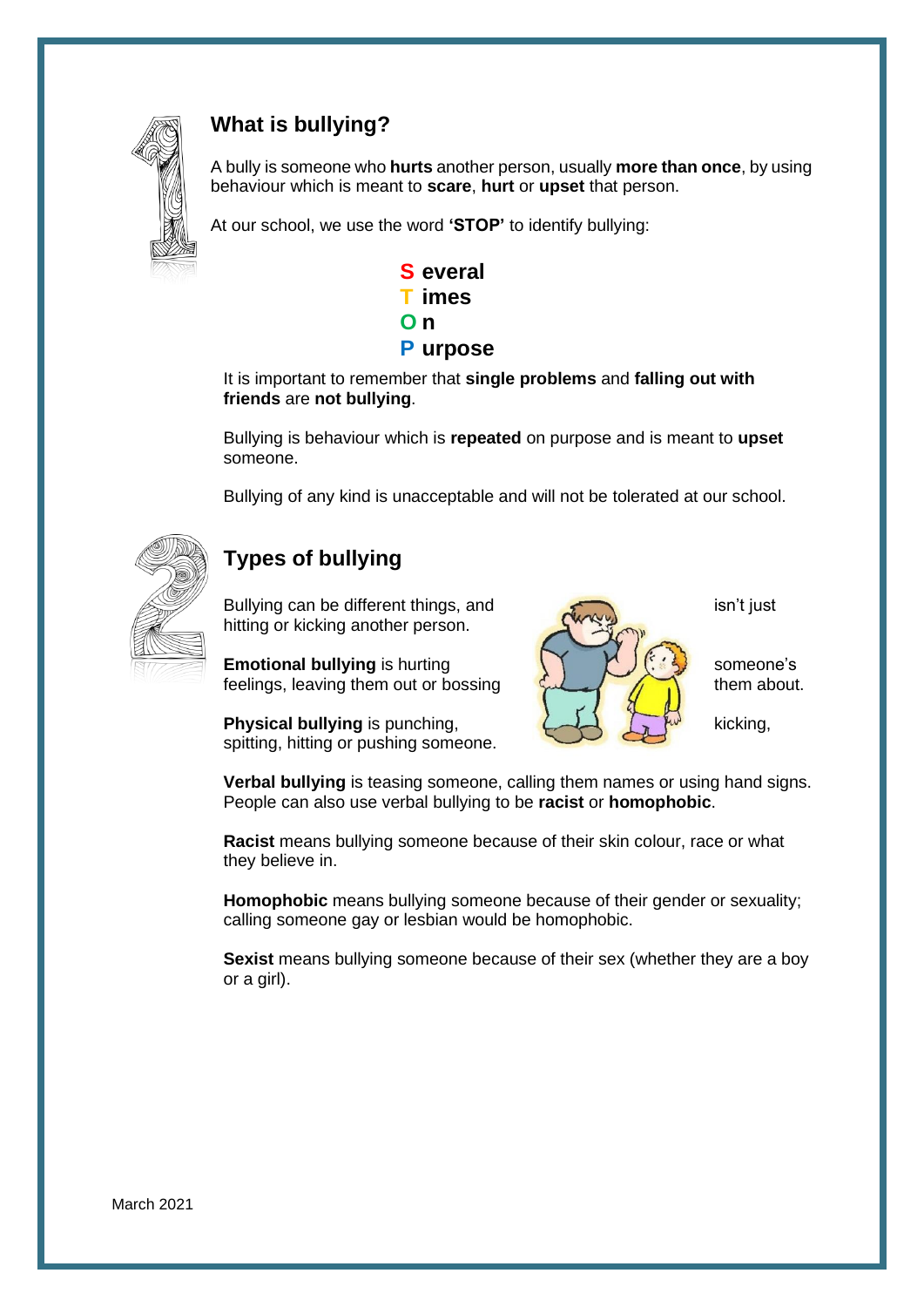**Cyber bullying** involves sending horrid messages over the internet or by text message.

Bullying can be done through **another person**, by one person asking another person to say nasty things.





### <span id="page-4-0"></span>**What should I do if I am being bullied?**

If you are being bullied, the first thing you should do is tell the bully to **stop**.

You can also:

- Make eye contact and tell the bully to leave you alone.
- Ignore the bully and walk away.
- Tell a grown-up, such as your parent, carer or teacher.

You should try not to:

- **Do** what the bully says.
- Let what the bully says or does **upset** you.
- Get **angry** or hit them.

Always remember that if you are being bullied, it is **not your fault** and you are **never alone**.



You shouldn't be scared to **talk to someone** if

you are being bullied. If you talk to a grown-up, we can **make the bullying stop**.



# <span id="page-4-1"></span>**What should I do if I see someone else being bullied?**

If you see someone else being bullied, it is important that you **help** that person.

You should **never walk away** and **ignore** the bullying if you see someone else being bullied, because the bully will keep on upsetting that person.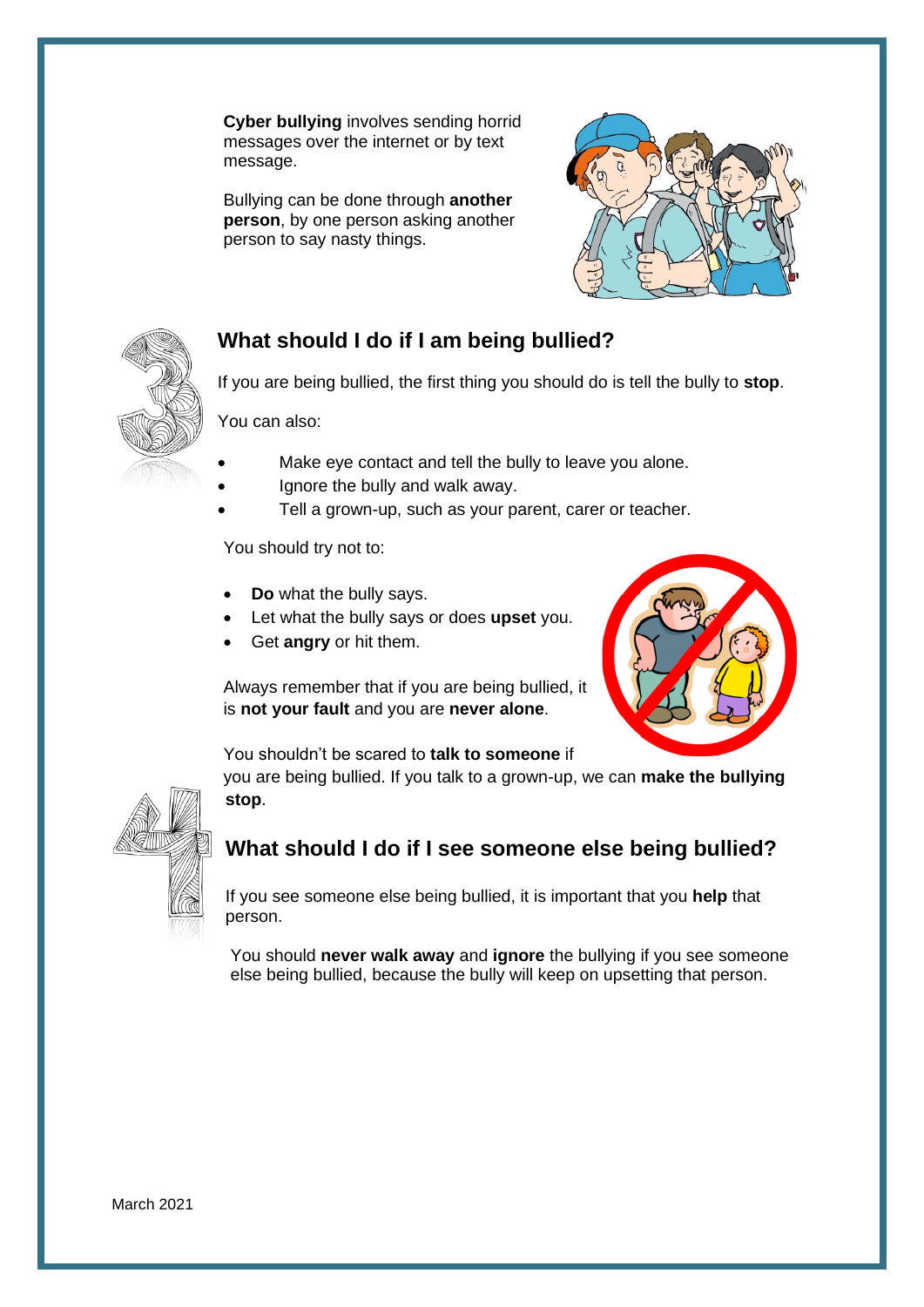If you can, and it is **safe**, tell the bully to **stop**, but never get angry or hit them.

**Tell a grown-up**, such as a teacher, as soon as you've seen someone being bullied.

Grown-ups can **stop the bullying** and make that person feel **happy** again.

You should **never feel scared** to tell someone about bullying.





### <span id="page-5-0"></span>**Who can I talk to?**

It is important that you **tell someone** as soon as you are being bullied, or you notice someone else being bullied.



Speaking to someone like your **parents, carer** or **teacher** will mean that we can make sure the **bullying stops** and doesn't happen again.

The list below shows the **grown-ups** at our **school** that you can speak to:

Mr Woolf Mr Lee Mrs Hession Rabbi Katz

You can speak **to any other** adult in school.



### <span id="page-5-1"></span>**How can I help stop bullying from happening?**

We can all help stop bullying at our school by:

- Making sure we keep to the **rules** in this guide.
- **Helping others** when they are in need.
- Being **kind**, **friendly** and **respectful** to others.
- Thinking about people's **feelings** before we say or do something.
- Remembering and practising our school Values (Resilience, Empathy, Self-awareness, Positivity, Excellence, Communication & Teamwork)
- Sticking to our Good to be Green Rules.